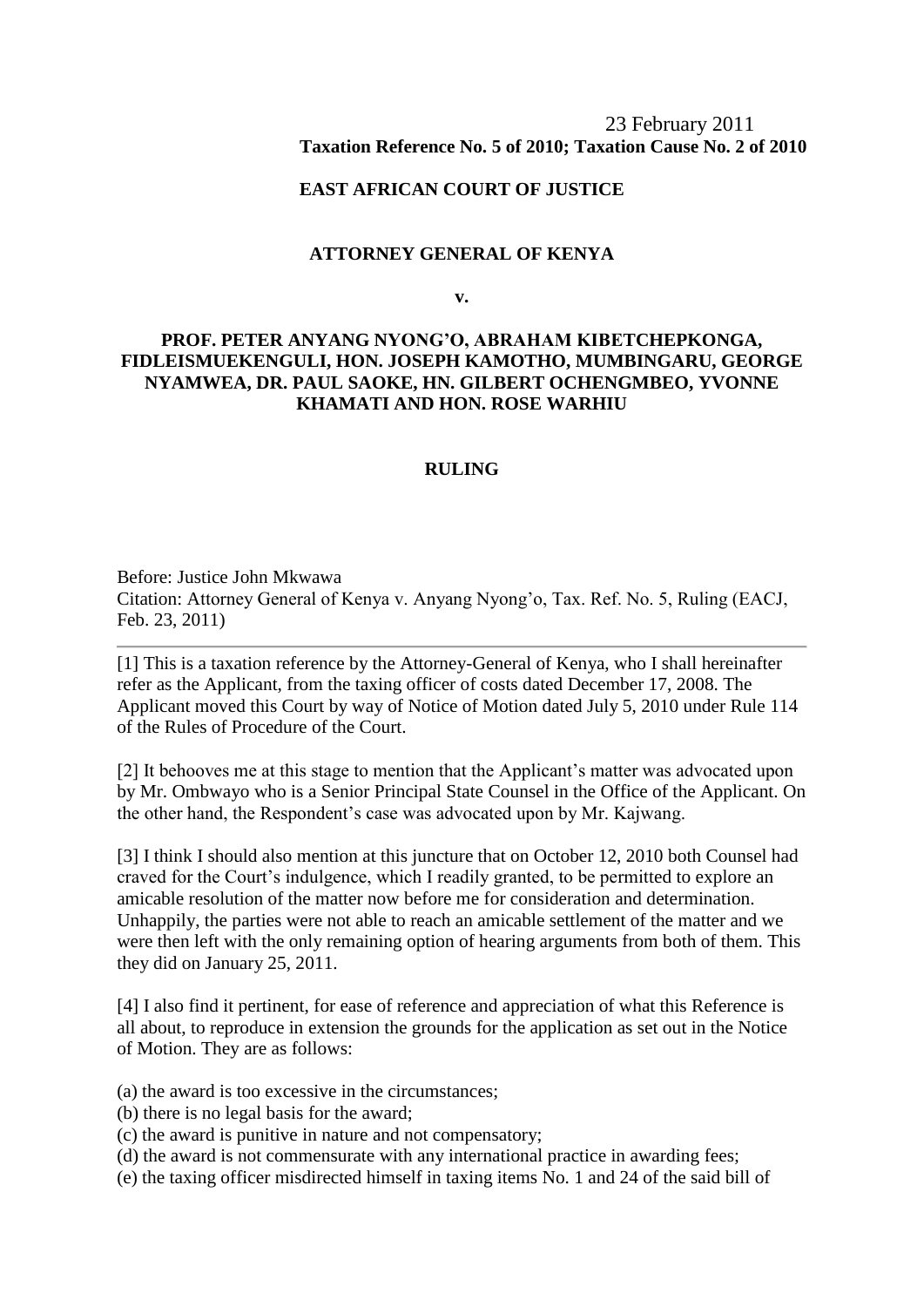costs in the sum USD 450,000;

(f) the said sum of USD 450,000 is grossly and/or manifestly excessive as to be indicative of error in principle;

(g) the learned Judge (sic) erred in law and principle in taxing two bills in one simple cause.

[5] For the reasons which will be apparent later to this ruling, it will not be necessary to give a historical background of the case. Suffice it to say that the facts are very clear in the supporting affidavit. It can be gleaned from the latter, that on November 7, 2006 the Respondents lodged a reference in this Court, namely, Reference No. 1 of 2006. There was an application which was heard on November 17, 2006 and November 25, 2006. Its Ruling was delivered on November 27, 2006. The Reference, on the other hand, was heard and its judgment was delivered on March 30, 2007. Some bill of costs were filed but were later on withdrawn. However, the most important bill of costs is that one whereby the Respondents claimed a sum of USD 5,622,528.69. That bill was taxed and the ruling of the taxing officer was delivered on December 19, 2008. The Applicant being dissatisfied with the award and that bill lodged a reference, though out of time. With the reference, an application was filed for extension of time, namely, Application No. 4 of 2009. This application was heard and dismissed with costs by the Hon. Mr. Justice Busingye, Principal Judge. The Applicant did appeal from that reference, and there was a problem in serving the record of appeal. Another application was filed to extend time to appeal out of time. These two applications are the genesis of the bill of costs taxed by the taxing officer.

[6] The aforesaid matter, namely taxation, is the subject matter to the instant reference. The instant Respondent filed taxation cost No. 2 of 2010, in respect of the two applications and after hearing both parties, that bill was taxed at USD 528,802. 24. It is common ground between the parties that for both applications, the instruction fees were taxed at USD 450,000, a figure which is now the gravamen of the Applicants complaint, that it is injudicious.

[7] Mr. Ombwayo succinctly submitted to the effect, if I may put his arguments in a nutshell, that the taxing officer was not properly guided by the rules on taxing instruction fees for the two applications at USD 450,000. It is Mr. Ombayo's submission that the applicable scale should have been the scale of charges under Rule 9 (1) of the Second Schedule. He further submitted that the taxing officer ought to have been guided by Rule 1 (b) of the Second Schedule which would ultimately have led this taxing officer to award the Respondent an approximate figure of USD 28,000 to be precise. The aforesaid award being based on the value of the subject matter which is USD 2 million plus security, even if the taxing officer was to base his figure on the matter being technical and complicated the amount of money awarded to the Respondent was still excessive, because what was before the Court, were two applications for the extension of time. Besides, Mr. Ombwayo further contended that, the authorities relied by both parties were East African authorities, and that there was no demonstration by the claimant that time was spent to search for those authorities in the reseach work that ensued thereto.

[8] Thirdly, the award is punitive in nature and not at all compensatory. It was Mr. Ombwayo's further contention that this Court has been giving awards that range between USD 50,000 and USD 100,000 in complicated matters. But, in matters that the law is clear the awards did not exceed USD 28,000. It is against the aforementioned background that Mr. Ombwayo submitted that the award of USD 450,000, was by any stretch of imagination punitive.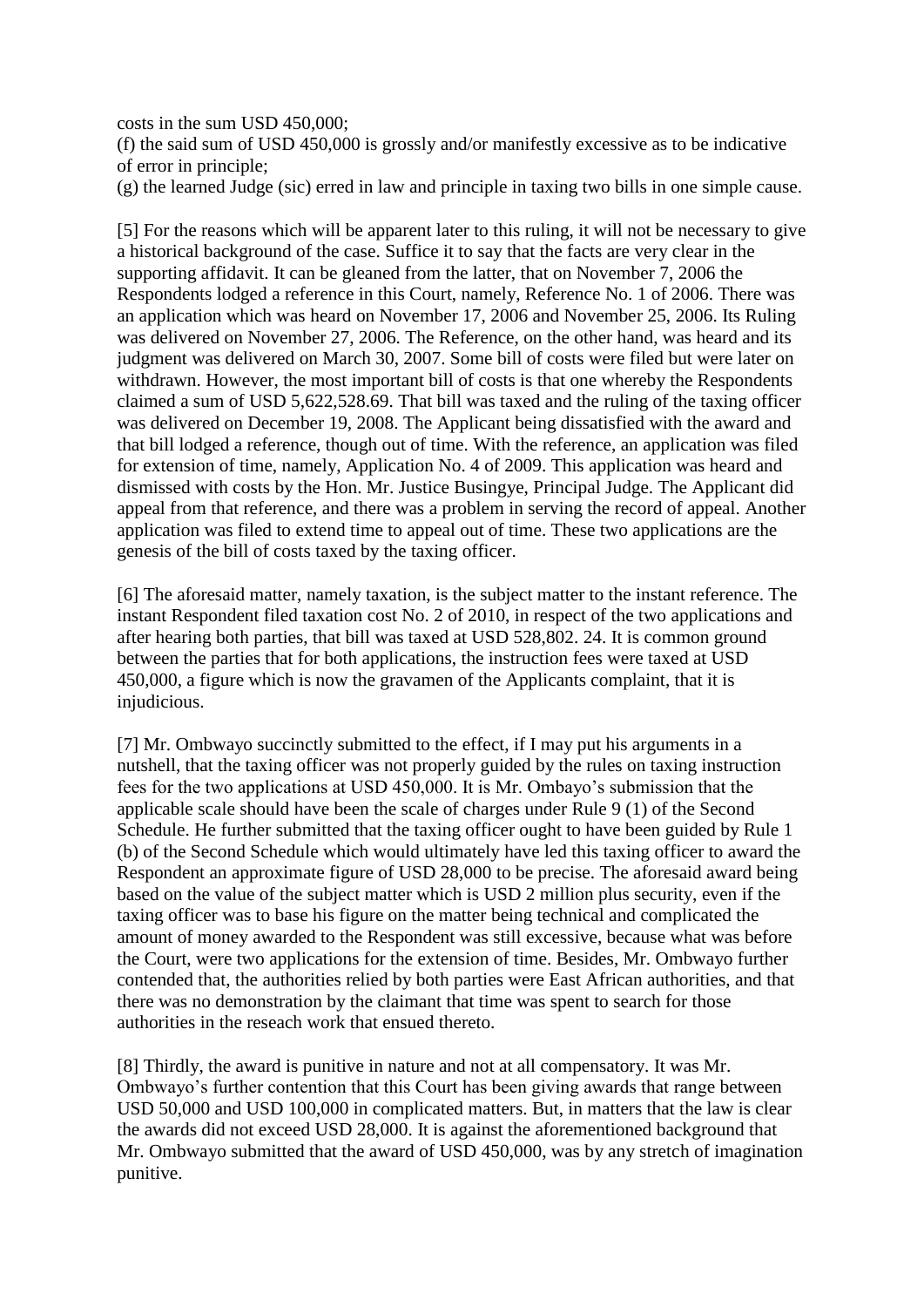[9] In support of his stance, Mr. Ombwayo invited the Court to give its decision in light of the principles followed, interalia in the following cases:

(a) JORETH LTD V. KIGANO & ASSOCIATES (2001) EA 92 at pg 93 (b) BUNSON TRAVEL V. KENYA AIRWAYS – Civil Case No. 304 of 2004 at Milimani High Court (K). (c) MABOKO DISTRIBUTORS LTD V. CO-OPERATIVE BANK OF KENYA & ANOTHER – Civil Case No. 690 of 2002 – Milimani High Court (K). (d) F. M. MULWA ADVOCATES V. PATRICIA MUTHIKE NDETI – Civil Case No. 789 OF 2005 – Milimani High Court (K). (e) KIBET & COMPANY ADVOCATES V. CENTRAL BANK OF KENYA – Misc. No. 1489 of 2001 Nairobi High Court (K) (f) PREMCHAND RAICHAND LTD V. KUARRY SERVICES OF EAST AFRICA LTD [1972] EA. 162.

[10] Mr. Kajwang, learned counsel for the Respondents, on his part, in his usual zeal and industry with the ability of a Chinese acrobat countered submitted to the following effect:

(a) That the applicant has not disclosed any error of principle on the part of the taxing officer warranting this Court to review the awarded costs.

(b) That the award is consistent with judicial practice within legal jurisdictions of East Africa.

(c) That in the instant matter, the two applications were not only involving, but had raised novel points of law that entitled the taxing officer to grant a higher figure than the USD 100 that had been provided in the Rules.

(d) In questions of a quantum, the Judge is not nearly as competent as the taxing officer/master to say what the proper amount to be allowed is; the Court will not interfere unless the taxing officer/master is shown to have gone wholly wrong. Consequently, a Judge will not alter a fee allowed by a taxing officer, merely because in his opinion he should have allowed a higher or lower amount.

(e) That although there is no mathematical formula to be used by a taxing officer, he must exercise his discretion judiciously and not whimsically.

[11] I have carefully and anxiously considered the rival submissions by both learned counsel to the parties in this reference. I now feel in earnest duty bound to say that their able arguments were not only illuminating but refreshing and that I am grateful to both of them. Having so said by way of reference, I now have the following to say:

[12] Firstly, that I am not travelling in a virgin land in this legal field, as there is a plethora of persuasive authorities from national courts which say the following:

(a) As a general rule the allowance for instruction fee is a matter pecuriarly in the taxing officer's discretion and courts are reluctant to interfere into that discretion unless it has been exercised injudiciously. As stated in the PREMACHAND's Case (supra) and by this Court in January 15, 2010 MODERN HOLDINGS (EA) LIMITED V KENYA PORTS AUTHORITY – Taxation References No. 4 of 2010 (KENYA PORTS AUTHORITY V MODERN HOLDINGS LTD)

(b) A judge will not alter a fee allowed by a taxing officer merely because in his opinion he should have allowed a higher or lower amount (See: KENYA PORTS AUTHORITY's Case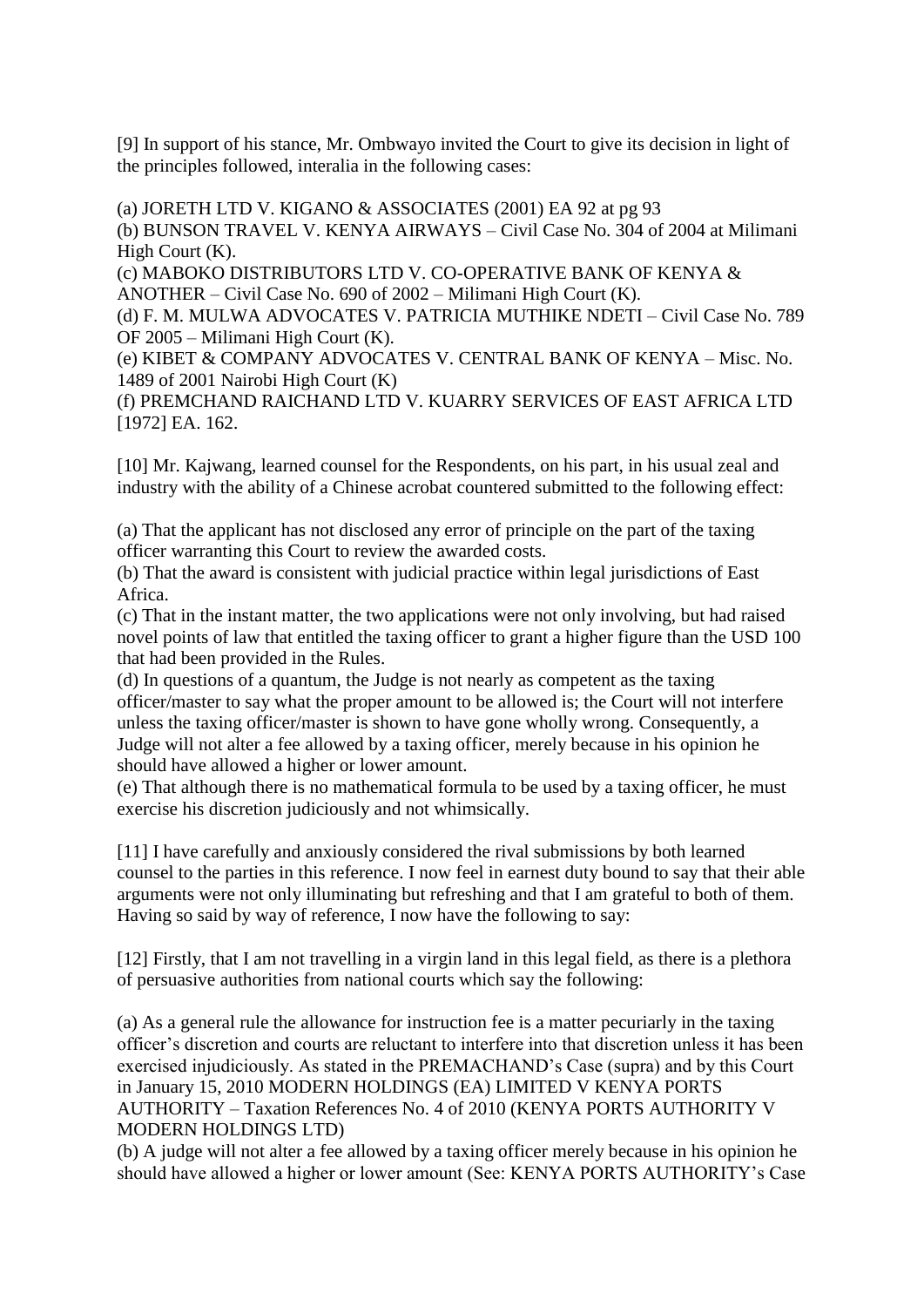(supra) which had followed the decision in BANK OF UGANDA V. BANCO ARABI ESPANIOL, Application No. 29 of 1999 of the Supreme Court of Uganda.

(c) Even if it is shown that the taxing officer erred on principle, the judge should interfere only o being satisfied that the error substantially affected the decision of quantum and that upholding the amount allowed would cause injustice to one of the parties (See BANK OF UGANDA's case (supra) and KENYA PORTS AUTHORITY (supra) to mention just a few decisions on this point.

Secondly, with the afore stated principles in mind and upon reading Rule 9 (1) of the Court's Rules which reads as follows:

"The fee to be allowed for instruction to make, support or oppose any application shall be the sum that the taxing officer shall consider reasonable but shall not be less than USD  $100.$ "

[13] I am of the settled view that:

(a) the drafters of the Rules in their wisdom made USD 100 as the minimum fees (the floor) allowable under the Rule and that the 'ceiling' is left to the taxing officer to determine. In other words, the taxing officer is left to exercise his discretion judiciously. This is where the test of reasonableness now comesinto play. In deciding what is reasonable insturction fee one has to follow the four (4) principles enunciated/laid down in the PREMCHAND RAICHAND's Case (supra). These are:

(i) that costs be not allowed to rise to such a level as to confine access to the courts to the wealthy;

(ii) that the successful litigant ougth to be fairly reimbursed for the costs he had to incur;

(iii) that the general level of remuneration of advocates must be such as to attract recruits to the profession and

(iv) that there should be consistency in the award made.

[14] With these principles in mind, I shall now consider the grounds of reference. It is needless to say that not all the above factors may exist in any given case, and it is therefore open to the taxing officer to consider only such factors that may exist in the actual case before him.

[15] In the case now before me, I find that the learned taxing officer did consider some of the factors and the legal principles which were in his view relevant to the matter before him. These included the complexity and time spent, among others.

[16] I am, however, respectfully in agreement with Mr. Ombwayo that it is evident from the Ruling that the learned taxing officer made no serious attempt to justify or to explain how he arrived at the figure which is over USD 225,000 from the basic fee of USD 100 prescribed by the drafters of the Rules.

[17] It is on the basis on the foregoing that I am as sure in my mind as I am that 99 precedes 100, that the learned taxing officer's assessment is not "reasonable" as Rule 9 (1) requires, and therefore arrive at the reflected conclusion that the assessment is not a fair and reasonalbe fee. I believe that were the taxing officer not misled on the applicable provisions and his attention been drawn to Rule 9 (1), he would have not allowed the fee he had allowed. This in my candid view is sufficient reason for this Court to interfere in the taxation, but it is necessary to go further.